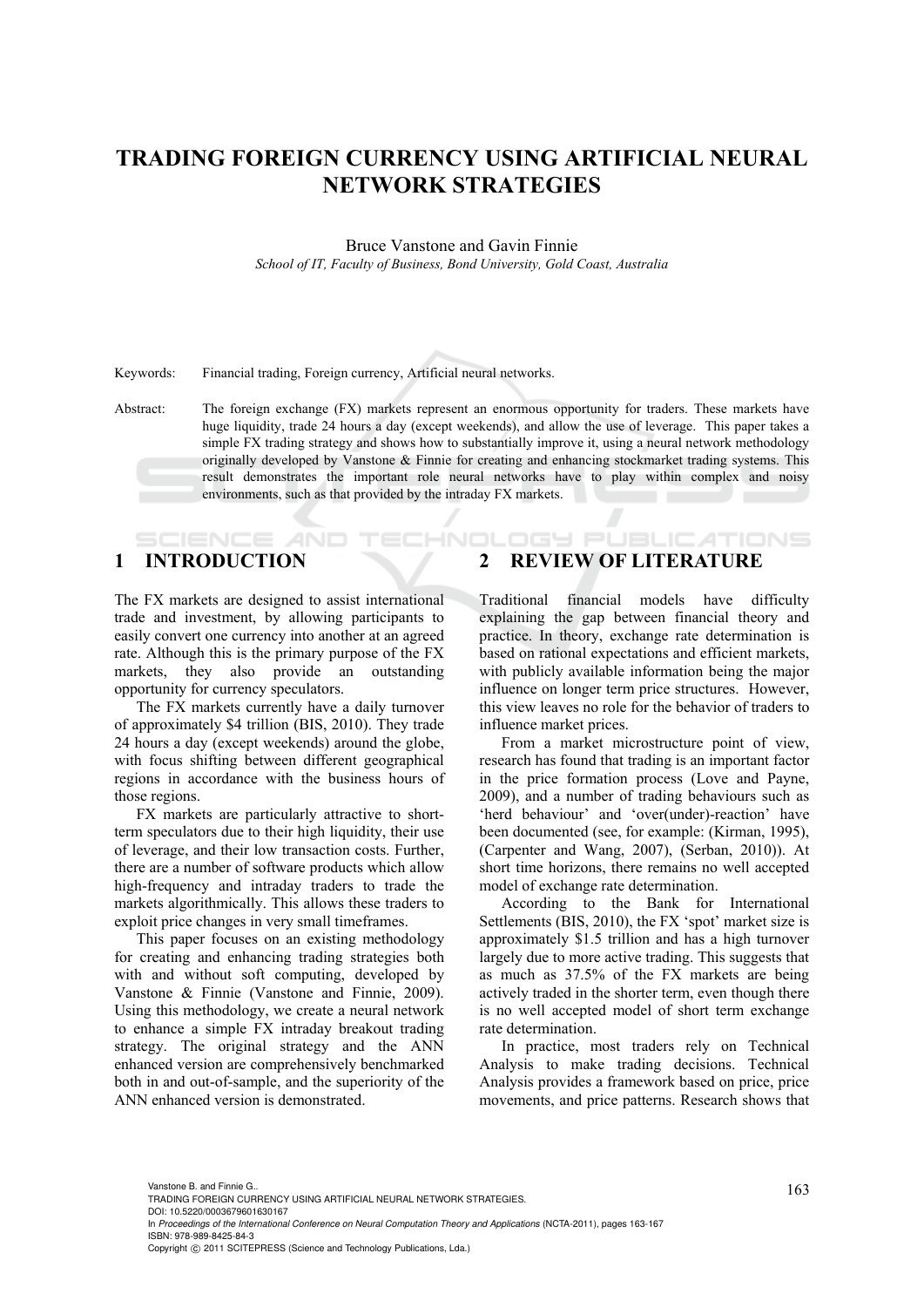nearly all traders in the FX markets use technical analysis, particularly for trading in the shorter timeframes (Cross, 1998); (Menkhoff and Taylor, 2007).

As the majority of traders in the shorter term FX markets are employing algorithmic trading models, and most base their decision frameworks on Technical Analysis, it is appropriate to select a strategy which selects trading opportunities solely based on price movement. For this reason, a simple price based strategy is used in this paper.

Breakout trading is one simple method short term traders use to capture profits in the FX market. Essentially, breakout traders wait for price to break above some previously defined threshold and they use this breakout as the signal to enter a trade.

Although many good opportunities are signaled by breakout rules, a large number of breakouts quickly fail. The difficulty for traders is to assess which breakouts are likely to continue, and which are likely to fail. This is a forecasting function, and is ideally suited to an Artificial Neural Network (ANN).

ANNs have long been used within the trading and investment community to assist with making decisions in complex, non-linear, and noisy environments. A comprehensive review of the ways that ANNs have assisted traders build profitable trading models is available in Vanstone et al (Vanstone and Tan, 2003).

## **3 METHODOLOGY**

The most heavily traded currency in FX markets is the EURUSD pair (Euro dollar, quoted in US Dollars), which accounts for approximately 28% of the spot market (BIS, 2010), and data for this pair is used in the paper. Given the incredible turnover and importance of this currency pair, it should be one of the most 'efficient' securities in existence.

The software used to conduct the testing of trading strategies, and the creation of the neural networks is Wealth-Lab Developer 6 (2011).

For the neural network part of this study, the data is divided into two partitions: data from 01/01/2000 up to and including 31/12/2005 (in-sample) is used for training the networks, which are then tested over the period 01/01/2006 to 30/04/2011 (out-ofsample).

A primary difficulty with breakout strategies is determining which breakouts are likely to be sustained and hence lead to a profitable outcome, as compared to those which quickly fail and lead to an

unprofitable outcome. This is the specific issue that the ANNs in this paper are designed to address.

As this paper is focused on high-frequency currency trading, the system developed is designed to be run in the 1-hourly timeframe, and aims to hold trades open for up to 12 hours. For the simple breakout system, the rule to buy (sell) is price closing above (below) the high (low) of the last 8 hours.

Creation of ANNs to enhance simple breakout trading systems involves the selection of ANN inputs, outputs and various architecture choices. Each of these areas is discussed in more detail below.

### **3.1 Selection of Inputs**

As the final trading system is to be run in a highfrequency format, the primary choice of variables are those produced directly from price data, namely, Technical Variables. Among this group, support has been found for Moving Averages of various lengths (Preen, 2010); (Dewachter, 2001); (Levich and Thomas, 1993); (Schulmeister, 2008)), MACD ((Preen, 2010)) and Stochastics (Preen, 2010).

These variables are ideal for use within a neural network as they are easily calculated, and react immediately to changes in price. The values of these variables are sampled every hour.

The three input variables chosen and their formula are:

1. EMA(Period)

$$
EMA = ( K x ( C - EMA1 ) ) + EMA1 (1)
$$

where

 $C =$  Current Price,  $EMA_1$  = Previous EMA value,  $K = 2 / (1 + period)$ 

2. MACD

$$
MACD = EMA(12) - EMA(26)
$$
 (2)

3. Stochastic(K,N)

$$
Stochastic = SMA(StochK, N)
$$
 (3)

where

 $N =$  the smoothing period,

SMA = Simple Moving Average,

StochK =  $(C-L(K)) / (H(K)-L(K))^*100$ ,

 $C = closing$  price,

 $L(K)$ ,  $H(K)$  = the lowest low (highest high) in K periods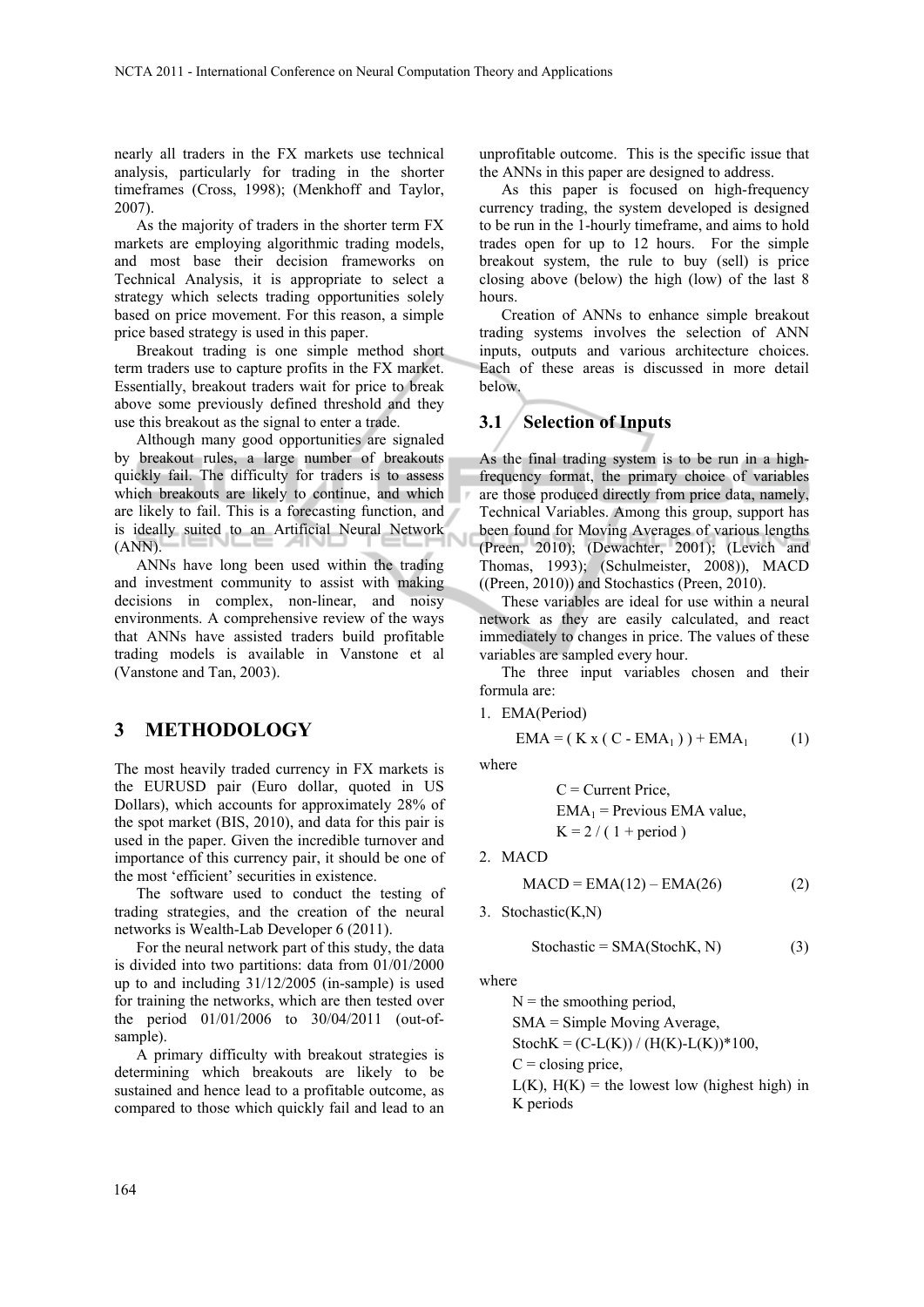The statistical properties of these inputs is shown in Table 1.

| Variable   | Min     | Max    | Mean   | StdDev |
|------------|---------|--------|--------|--------|
| EMA        | 99.70   | 100.49 | 100.07 | 0.09   |
| MACD       | $-0.44$ | 0.58   | 0.06   | 0.13   |
| Stochastic | 34.96   | 99.48  | 79.48  | 11 19  |

Table 1: Statistical Properties of Input Variables.

#### **3.2 Selection of Outputs**

The neural networks built in this study were designed to produce an output signal, whose strength was proportional to expected returns over the forward 12-hourly timeframe. In essence, the stronger the signal from the neural network the greater the expectation of a successful trading outcome within the next 12 hours. Signal strength was normalized between 0 and 100.

The target is initially calculated as the maximum percentage price change over the next 12 hours, computed for every element (i) in the input series as:

 $(Highest (close<sub>(i+12)</sub>...Close<sub>(i)</sub>)$ -Close<sub>(i)</sub>) \* 100 / Close<sub>(i)</sub> (4)

This allows the neural network to focus on the relationship between the input technical variables, and the expected forward price change. When the value of the forward price change is positive, the neural network target is set to 100, otherwise it is set to 0.

#### **3.3 Architecture Choices**

In accordance with the design methodology of Vanstone & Finnie (Vanstone and Finnie, 2009), a number of hidden node architectures need to be created, and each one is benchmarked against the insample data.

The initial ANN is created and benchmarked with SQRT(n) hidden nodes, where n is the number of input variables. The number of hidden nodes is then increased by one for each new architecture created, until in-sample testing reveals which architecture has the most suitable in-sample metrics. A number of metrics are available for this purpose, in this paper, the architectures are benchmarked using the absolute profit per hour method. This method assumes unlimited capital, takes every trade signalled, and measures how much average profit is added by each trade over its lifetime.

#### **4 RESULTS**

In the in-sample data, there were 2809 rows selected for training (one row for each occurrence of the price closing above the previous 8 hour highs). Table 2 benchmarks the basic trading characteristics of these rows. These figures are for trading 5 standard contracts (\$100,000 euro), and include typical transaction costs (2011).

The most important parameter to be chosen for in-sample testing is the signal threshold, that is, what level of forecast strength is enough to encourage the trader to open a position. This is a figure which needs to be chosen with respect to the individuals own risk appetite, and trading requirements. A low threshold will generate many signals, whilst a higher threshold will generate fewer. Setting the threshold too high will mean that trades will be signalled only rarely, too low and the traders' capital will be quickly invested, removing the opportunity to take higher forecast positions as and when they occur. As the ANN forecast is allowed to range between 0 and 100, a value of 50 is chosen. This choice is strictly arbitrary, and represents an attempt to match the quality of the trading signals generated to an individual's unique risk appetite. Whilst a more 'scientific' method could be used to determine the optimum threshold, it is unlikely that the one fixed value threshold would be 'best' for different traders. As traders are individuals working under tightly managed risk conditions, it seems important to allow the flexibility to balance the risk within the signal generating process to the specific risk a trader wishes to adopt. This is not a decision which can be taken in isolation from the rest of the trading activities in which the individual is involved.

Table 2: In-sample benchmarks.

| <b>Strategy</b>              | Profit per<br>hour | Win %   | Avg. Profit<br>per Trade | <b>Hours</b> trade<br>open |
|------------------------------|--------------------|---------|--------------------------|----------------------------|
| Simple<br>Breakout           | \$5.87             | 39.98%  | \$137.83                 | 23.41                      |
| $ANN - 2$<br>hidden<br>nodes | \$22.39            | 52.44 % | \$269.24                 | 12.03                      |
| $ANN - 3$<br>hidden<br>nodes | \$20.82            | 53.03 % | \$189.68                 | 9.11                       |

As described in the empirical methodology, it is necessary to choose which ANN is the 'best', and this ANN will be taken forward to out-of-sample testing. It is for this reason that the trader must choose the in-sample benchmarking metrics with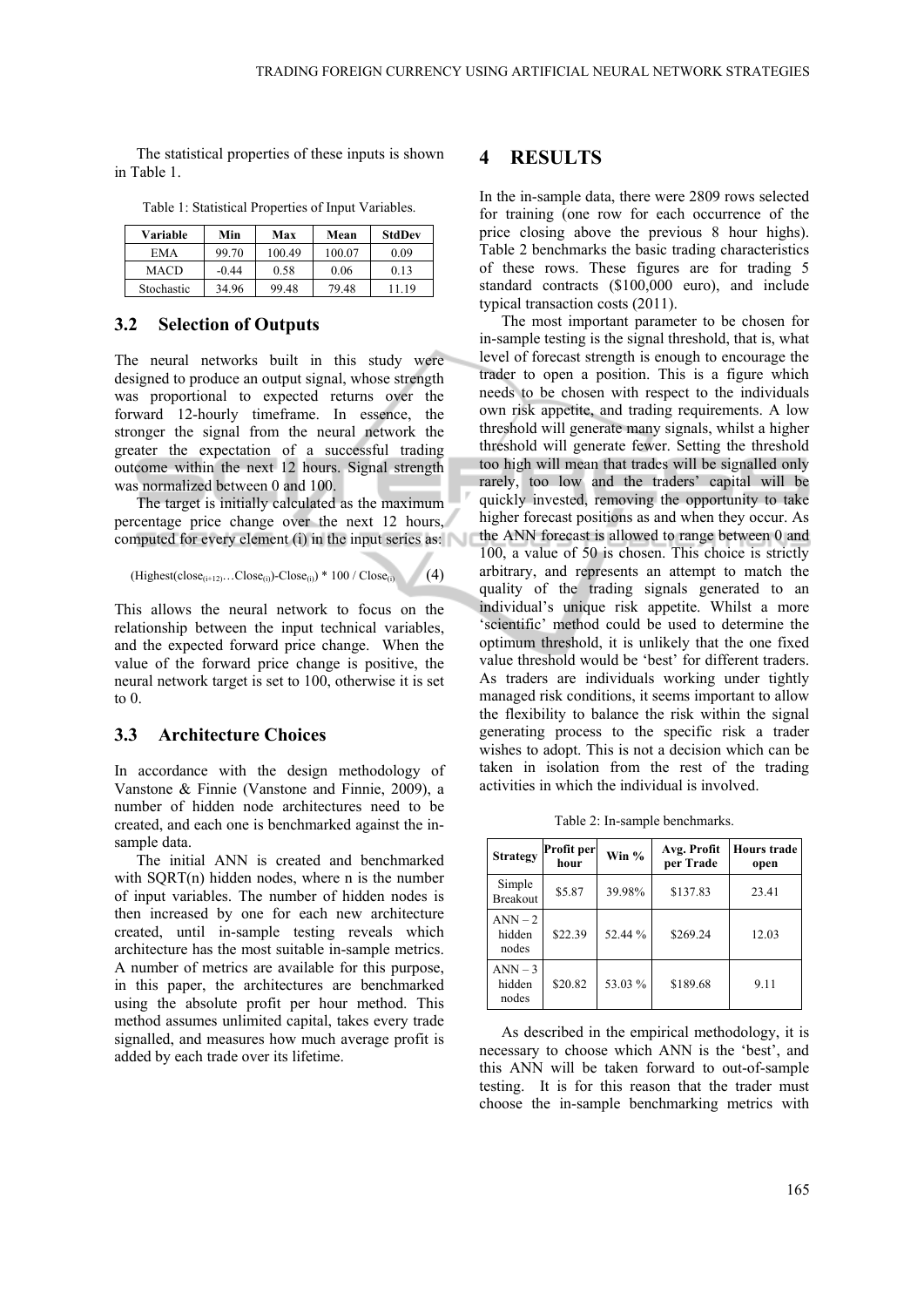care. If the ANN is properly trained, then it should continue to exhibit similar qualities out-of-sample to those which it already displays in-sample.

From the above table, it is clear that  $ANN - 2$ hidden nodes should be selected, as it extracts the highest amount of profit per hour. Note that this will not necessarily make it the best ANN for a trading system. Extracting good profits in a short time period is only a desirable trait if there are enough opportunities being presented to ensure the traders capital is working efficiently.

The testing so far covered in-sample data previously seen by the ANN, and is a valid indication of how the ANN can be expected to perform in the future. In effect, the in-sample metrics provide a framework of the trading model this ANN should produce.

Table 3 shows the effect of testing on the out-ofsample data, and includes the effects of the global financial crisis. As such, these out-of-sample figures provide an unusual opportunity to see how this neural network trading system behaved out-ofsample under extremely challenging conditions.

| <b>Strategy</b>              | Profit per hour | Win $%$ | per Trade | Avg. Profit Hours trade<br>open |
|------------------------------|-----------------|---------|-----------|---------------------------------|
| Simple<br>Breakout           | \$5.33          | 39.11 % | \$113.81  | 21.37                           |
| $ANN - 2$<br>hidden<br>nodes | \$21.77         | 51.72 % | \$226.09  | 10.39                           |

Table 3: Out-of-sample benchmarks.

Figures 1 and 2 both show the same trading timeframe. Figure 1 shows the trades the initial strategy took, whilst figure 2 shows the ANN enhanced strategy avoiding these trades due to the signal threshold being below 50.



Figure 1: Example trades from initial system.



Figure 2: ANN enhanced system avoids these losing trades.

# **5 CONCLUSIONS**

The ANN based trading system has performed remarkably robustly, as the out-of-sample performance is remarkably close to the in-sample performance, leading to the conclusion that the ANN is not curve-fit, and should continue to perform well into the future.

Unfortunately, there are no well accepted models of exchange rate determination over shorter term horizons, so it is not feasible to compare the result to other commonly accepted shorter term trading models, as there are none. In many ways, this lack of viable, accepted shorter term models is an indication of the difficulty of shorter term trading.

## **6 FUTURE WORK**

This paper has demonstrated the process of creating a neural network to support a high-frequency foreign currency trading system. As it currently stands, this trading system only signals when to take long positions. Trading short is also quite common in the FX markets, as it allows traders to trade against a currency when they wish. Future work for this system is to develop a neural network to support short side breakout trading.

The choice of the length of the breakout parameter is fixed (and arbitrary). It is expected that a parameter that is dynamic would be of further benefit, and this is also further work for this style of trading.

Further, the variables used as inputs to the neural network are by no means comprehensive within the domain of technical analysis, and a more detailed review of likely variables of influence needs to be